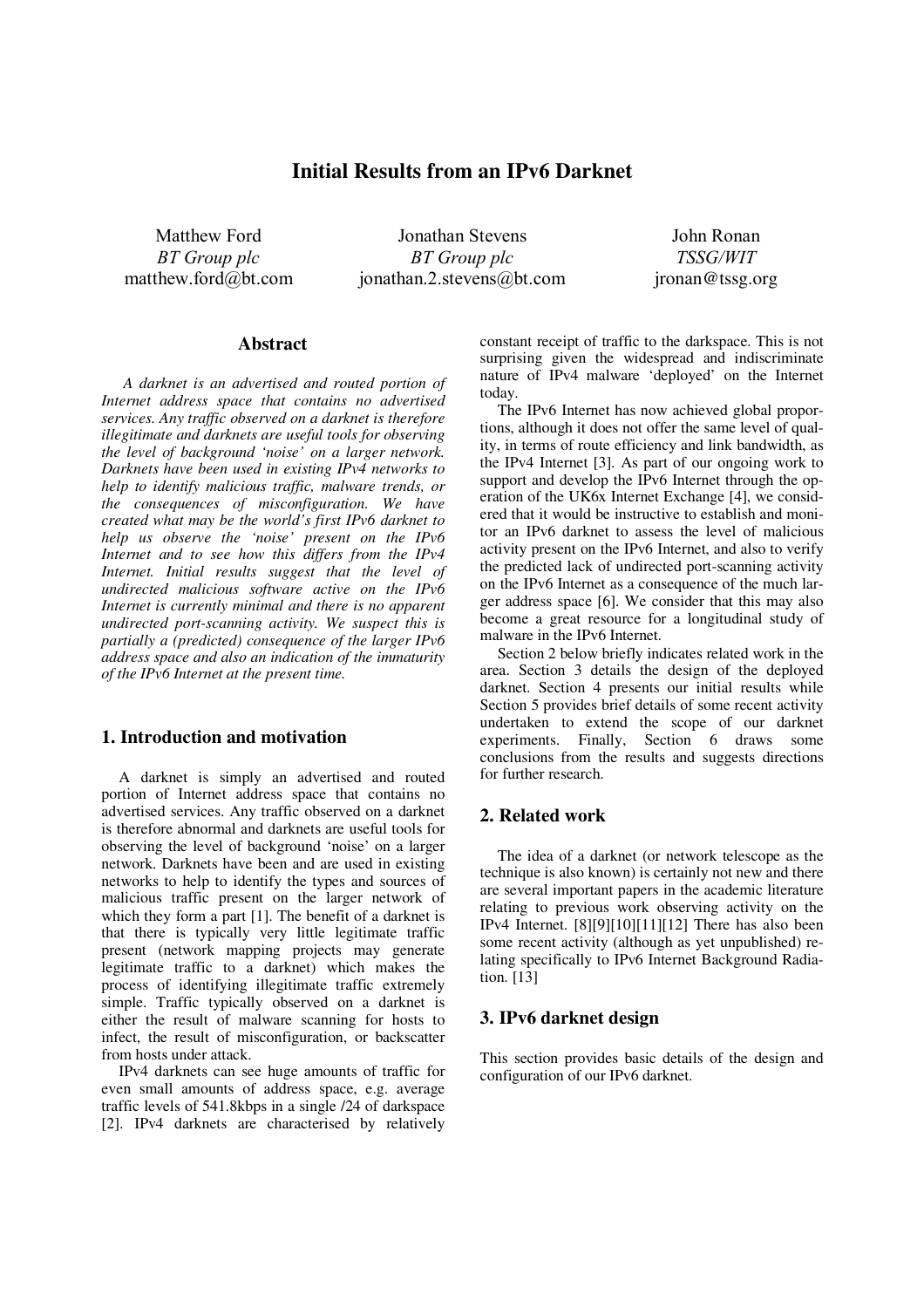#### **3.1. Network configuration**

Design of the IPv6 darknet was kept deliberately simple. A darknet server was installed at our IPv6 PoP in London, UK, with two Ethernet connections. One of these was cabled to the PoP LAN to provide a management interface to the darknet server. The other interface was linked directly to a spare port on a core router. A darknet prefix was chosen from our larger IPv6 aggregate and the router configured to route this prefix to the darknet server over the dedicated link. A /48 prefix was used for the darknet. This is  $1/2^{48}$  of the entire IPv6 address space and  $1/2^{31}$  of allocated IPv6 address space (see Section 6 below for elaboration on this point). Figure 1 illustrates the configuration.



PoP Management LAN

**Figure 1. Network configuration for the IPv6 darknet installed at UK6x, Telehouse, London, UK. The** *Core Router* **is configured to route the** *Darknet Prefix* **to the** *Darknet Server* **over a dedicated point-to-point link. The** *Darknet Server* **is also accessible via the** *PoP Management LAN* **to enable management operations to be undertaken without polluting the darknet packet capture operation** 

### **3.2. Darknet server configuration**

The darknet server configuration was based on a minimal subset of the information contained in [1]. The server is running the FreeBSD OS. We have configured it to run ntp to ensure relatively accurate timestamps on the logged packets. A blackhole route is installed for the darknet prefix to ensure that it isn't possible for the darknet server to respond to any traffic sent to the darknet prefix. The pf packet filter is used to block all traffic in and out of the darknet interface thereby ensuring none of the running processes on the darknet server can be affected by traffic to the darknet prefix. Finally, pflogd is enabled to capture all packets arriving on the darknet interface and log them to a file for later analysis using tcpdump. It is also possible to view packets arriving in real time by executing tcpdump on the pflog0 virtual interface.

#### **3.3. Router interface configuration**

In addition to the configuration necessary to enable the point-to-point link to the darknet server and to route the darknet prefix over the correct interface, it is also worth noting two additional aspects of the router configuration specific to the darknet.

 Router Advertisement messages are suppressed on the point-to-point link as they are not desirable on a statically configured interface and would only serve to pollute the darknet with extraneous packets.

 A static entry is configured in the router's Neighbour Cache with the MAC address of the darknet server NIC. This is necessary because the darknet server will filter Neighbour Solicitation messages by design, rendering the Neighbour Discovery protocol inoperative [5].

## **4. Initial results**

.

.

The darknet was installed at the beginning of December 2004 and in the period until March 2006 a total of 12 packets were observed. The following traffic has been observed (in the analysis below, our darknet prefix has been deliberately obscured):

```
2004-12-18 18:10:03.861642 
xxxx:xxxx:Axxx::51f3:10ee > 
xxxx:xxxx:Bxxx::51f3:10ee: icmp6: 
echo request seq 1
```
2004-12-18 18:10:11.860203 xxxx:xxxx:Axxx::51f3:10ee > xxxx:xxxx:Bxxx::51f3:10ee: icmp6: echo request seq 9

− ICMP echo requests where mistyped destination address can be inferred from the fact that the destination address prefix is only one digit altered from the source address prefix (i.e.  $A = B + 1$ )

2005-04-22 18:27:59.463636 xxxx:xxxx:Axxx::d995:72c2 > xxxx:xxxx:Bxxx:9ccf::d995:72c2: icmp6: echo request seq 1

− Probably another typo, although in this case the destination prefix is less similar to the source prefix.

```
2005-06-07 18:01:39.316524 
2001:618:400::1 > 
xxxx:xxxx:xxxx:29aa::35: [|icmp6]
```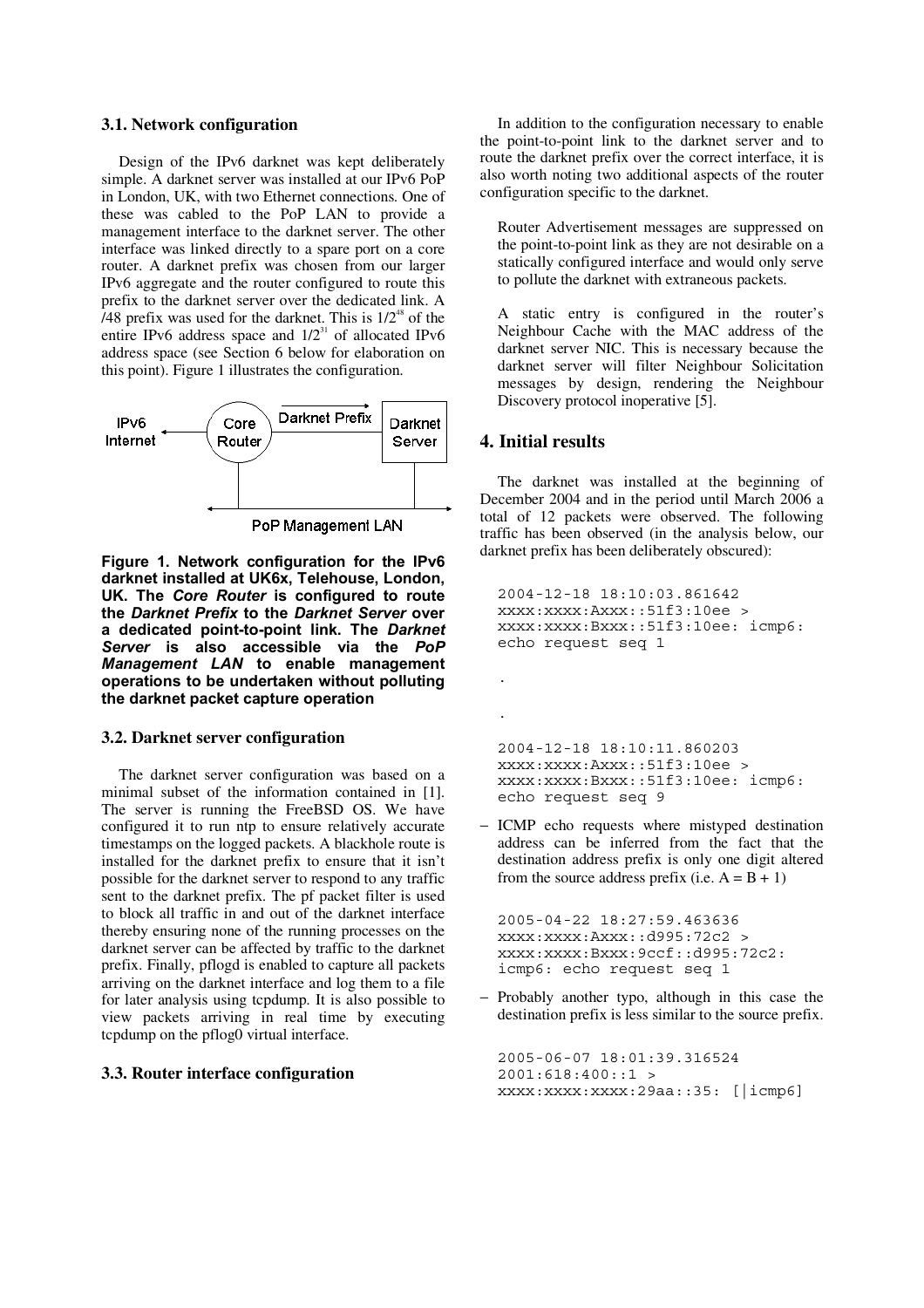− ICMPv6 Destination Unreachable Message (communication with destination administratively prohibited) indicating source address of the original packet was within the darkspace. The original packet was either deliberately or accidentally using a false source address. The presence of only a single such packet suggests accidental misconfiguration that was quickly remedied.

2005-06-15 15:40:51.566615 2001:7f8:2:c021::2 > xxxx:xxxx:xxxx:ffff:af5f:8e7c:fc6b :eca6: [|icmp6]

− ICMPv6 Destination Unreachable Message (no route to destination) indicating source address of the original packet was within the darkspace. The original packet was either deliberately or accidentally using a false source address. As above, the fact that there is only a single such packet suggests accidental misconfiguration that was quickly remedied.

The sources for all the observed traffic are within one or other of our prefix allocations from RIPE. We have not seen any inter-provider traffic reach our darknet.

### **5. Recent activity**

In an effort to obtain more data from our IPv6 darknet experiment, we have added a second /48 darknet prefix sourced from within the pool of addresses used for our tunnel-broker service. This pool is relatively densely populated with hosts and may therefore result in a higher level of observable activity.

We have also recently sought to verify our findings by establishing a second darknet at another location. To date, these activities to extend the darknet work have not yielded any additional results.

# **6. Conclusions and recommendations for further research**

It is clear from the initial results detailed above that we have observed no darknet traffic that we can attribute to malware or port-scanning activity of any kind. The very low level of darknet traffic detected seems to be entirely attributable to misconfiguration. This is perhaps not surprising when we consider the theoretical implications of IPv6 for TCP and UDP port-scanning [6]. In addition, the IPv6 Internet is relatively small and under-utilised at the present time and consequently the incentives for malware authors to make their code IPv6 capable are not great. It will be very interesting to track the level of darknet activity

over the coming years as IPv6 deployment and utilization escalates.

The prefix allocated for our IPv6 darknet has a prefix-length of /48. Allocating a larger prefix may yield more data as the amount of darkspace encompassed would be commensurately greater. Indeed, a /48 is a tiny proportion of the already allocated IPv6 address space. The RIPE NCC IPv6 Allocations page [7] shows a total of 2,954,600,515 /48s allocated on 2006-03-29, which means that a single /48 is approximately equivalent to something between an IPv4 /31 and a /32, in terms of the proportion of allocated address space encompassed. Allocating a much larger darknet prefix is one area for further research. Similar activity to that reported in this paper, but utilising an IPv6 /32 has seen low-level regular scanning activity. [13]

As the level of background traffic increases, research could progress to developing automatic techniques to separate the benign traffic (network mapping, misconfiguration) from the truly malicious.

An IPv6 honeynet would also be an obvious direction for future research as levels of observed background traffic increase.

# **7. References**

- [1] The Team Cymru Darknet Project, http://www.cymru.com/Darknet/
- [2] Darknet Incoming Traffic Stats (2005-08-24), DARK06 (ARIN) Average Traffic 541.8 kbps, Dark Space /24 x 1, http://www.cymru.com/Reach/darknet.html
- [3] Zhou, X., and P. Van Mieghem, "Hopcount and E2E Delay: IPv6 Versus IPv4", PAM2005, Boston, USA, March 2005
- [4] UK6x.com IPv6 Internet Exchange for the UK, http://www.uk6x.com
- [5] Narten, T., E. Nordmark and W. Simpson, "Neighbor Discovery for IP Version 6 (IPv6)", RFC2461, December 1998, http://www.ietf.org/rfc/rfc2461.txt
- [6] Chown, T., "IPv6 Implications for TCP/UDP Port Scanning", Internet Draft submitted to IETF IPv6 Operations Working Group, http://www.watersprings.org/pub/id/draft-chown-v6opsport-scanning-implications-01.txt<br>RIPE NCC IPv6
- [7] RIPE NCC IPv6 Allocations, http://www.ripe.net/rs/ipv6/stats/
- [8] K. Thompson, G. Miller, and R. Wilder. Wide area Internet traffic patterns and characteritics. IEEE Network, 11(6):10–23, November 1997.
- [9] V. Yegneswaran, P. Barford, and D. Plonka. On the design and use of internet sinks for network abuse monitoring. In Proceedings of Recent Advances in Intrusion Detection, 2004.
- [10] V. Yegneswaran, P. Barford, and J. Ullrich. Internet intrusions: Global characteristics and prevalence. In Proceedings of ACM SIGMETRICS, June 2003.
- [11] D. Moore. Network telescopes: Observing small or distant security events. Invited Presentation at the 11th USENIX Security Symposium, 2002.